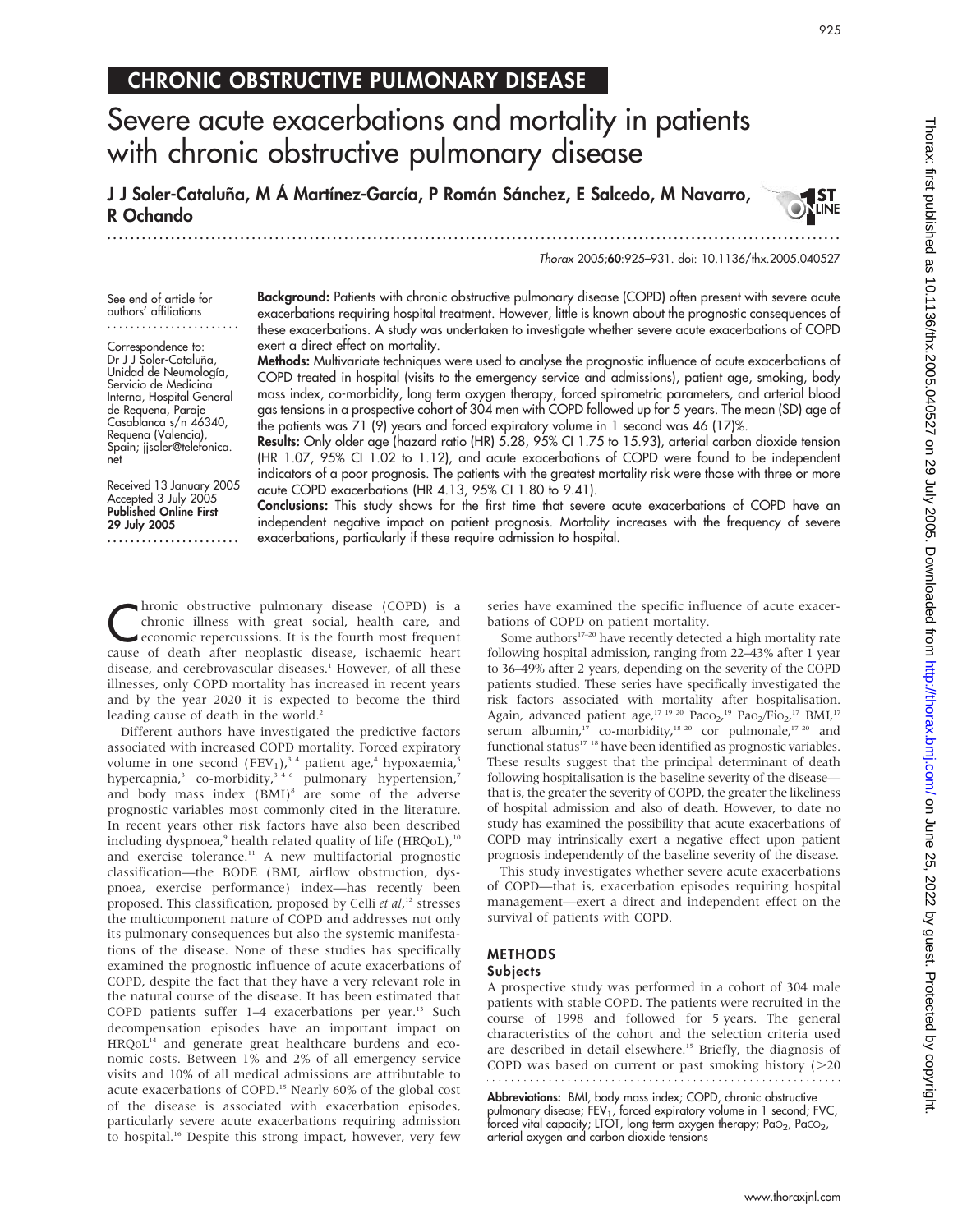pack years), clinical evaluation, and pulmonary function testing showing airflow obstruction (FEV<sub>1</sub>/FVC <70) with a change in  $FEV_1$  of less than 200 ml and 12% in the bronchodilator test.<sup>21</sup> The severity of the disease was established according to the latest GOLD criteria.<sup>22</sup> Patients previously diagnosed with bronchial asthma, bronchiectasis, cystic fibrosis, upper airways obstruction, or bronchiolitis related to systemic pathology were excluded. All included patients were required to be in a stable phase of the disease, without acute exacerbations of COPD in the month preceding the study.

## Study protocol

Age, sex, smoking history, co-morbidity, BMI, long term oxygen therapy (LTOT), forced spirometric parameters, and arterial blood gas data were collected in all patients. Comorbidity was quantified according to the index of Charlson et al.<sup>23</sup> This index has been developed to predict mortality among patients with chronic diseases. BMI was calculated by dividing patient body weight (in kg) by the square of height  $(in \ m<sup>2</sup>)$ . FEV<sub>1</sub> and forced vital capacity (FVC) were determined by forced spirometry (Autospiro AS-600, Minato Medical Science SA, Japan), following the guidelines established by the Spanish Society of Pneumology and Chest Surgery (Sociedad Española de Neumología and Cirugía Torácica, SEPAR).<sup>24</sup> The FEV<sub>1</sub> and FVC results are expressed as percentages of the adult reference values.<sup>25</sup> Postbronchodilator  $FEV<sub>1</sub>$  was used as airflow limitation index because it is regarded as a better predictor of mortality than prebronchodilator  $FEV<sub>1</sub>$ .<sup>4</sup>

## Exacerbations

A severe acute exacerbation of COPD was defined as any sustained increase in respiratory symptomatology compared with the baseline situation requiring modification of regular medication and hospital treatment.<sup>26</sup> A prospective registry was made of all exacerbation episodes requiring hospital management during the year of the study. The patients were divided into three groups according to the number of acute exacerbations recorded: group A (no acute exacerbations); group B (1–2 acute exacerbations); and group  $C \ge 3$  acute exacerbations).

## Statistical analysis

Descriptive statistics were used to describe the study population at baseline. The comparison of means among the three study groups was based on analysis of variance, with  $\chi^2$  testing and Bonferroni correction for comparison of the proportions. Survival of all subjects was assessed after 5 years and all-cause mortality was evaluated. The starting date was taken as 1 January 1998 and the termination date was 31 December 2002. We first conducted univariate analyses based on the Cox proportional hazards model using each of the potential predictors of respiratory mortality as independent variables and survival as the dependent variable.27 Survival curves for the three groups were estimated by the Kaplan-Meier product limit method and compared using the log rank test.<sup>28</sup> Independent variables associated with respiratory mortality with  $p<0.15$  in the univariate analysis were then incorporated into a multivariate analysis also based on the Cox proportional model. An interaction term between the variables and time was introduced into the model to analyse risk proportionality. All statistical analyses were carried out using a statistical software package (SPSS for Windows, version 11.5; SPSS Inc, Chicago, IL, USA). A p value of  $<$ 0.05 was considered significant.

## RESULTS

## Subject characteristics

Of the 320 cases in the initial cohort, two (0.6%) were excluded because of an absence of smoking history and 11 (3.4%) were excluded because they had a smoking history of  $\leq$ 20 pack years. The only women in the study (n = 3, 0.9%) were also excluded to increase homogeneity. The study therefore comprised a total of 304 male patients diagnosed with COPD (mean age 71 (9) years). The baseline characteristics of the patients are shown in table 1. One hundred and sixty three cases (53.6%) had suffered no acute exacerbations (group A); 105 (34.5%) had two or less acute exacerbations, 60 of whom had been admitted to hospital (group B); and 36 (11.8%) had suffered three or more exacerbations, 29 having been admitted to hospital at least once during the year of the study (group C). In general terms, the patients belonging to group C were older and had more advanced disease, with lower FEV<sub>1</sub>, FVC, and Pa $o_2$  and higher Pac $o_2$  (table 1).

|                            | All patients<br>$(n = 304)$ | Group A<br>$(n = 163, 53.6\%)$ | Group B<br>$(n = 105, 34.5\%)$ | Group C<br>$(n=36, 11.8\%)$ | p value |
|----------------------------|-----------------------------|--------------------------------|--------------------------------|-----------------------------|---------|
| Age (years)                | 71 (9)                      | 69 (10)                        | 72(7)                          | 71(9)                       | 0.001   |
| BMI $(kq/m^2)$             | 28.3(5.1)                   | 28.8(5.4)                      | 27.7(4.7)                      | 27.7(4.1)                   | 0.350   |
| Co-morbidity index         | 0.95(1.34)                  | 0.90(1.30)                     | 0.92(1.21)                     | 1.23(1.82)                  | 0.422   |
| Co-morbidity, n (%)        |                             |                                |                                |                             | 0.765   |
| $\circ$                    | 145 (47.7%)                 | 80 (48.8%)                     | 48 (46.2%)                     | 17 (47.2%)                  |         |
|                            | 91 (29.9%)                  | 47 (28.6%)                     | 35 (33.6%)                     | $9(25.0\%)$                 |         |
| $\geq 2$                   | 68 (22.4%)                  | 37 (22.6%)                     | 21 (20.2%)                     | 10 (27.8%)                  |         |
| $FEV_1$ (l)                | 1.18(0.64)                  | 1.29(0.76)                     | 1.11(0.45)                     | 0.88(0.33)                  | 0.002   |
| $FEV1$ (% predicted)       | 46.4 (17.2)                 | 49.2 (16.6)                    | 45.9 (17.6)                    | 34.5(13.6)                  | < 0.001 |
| GOLD classification, n (%) |                             |                                |                                |                             | < 0.001 |
| Stage I                    | $20(6.6\%)$                 | 15(9.2%)                       | $5(4.8\%)$                     |                             |         |
| Stage II                   | 109 (35.9%)                 | 66 (40.5%)                     | 38 (36.2%)                     | $5(13.9\%)$                 |         |
| Stage III                  | 102 (33.6%)                 | 57 (35.0%)                     | 33 (31.4%)                     | 12 (33.3%)                  |         |
| Stage IV                   | 73 (24.0%)                  | 25 (15.3%)                     | 29 (27.6%)                     | 19 (52.8%)                  |         |
| $FVC$ ( $I$ )              | 2.22(0.67)                  | 2.34(0.72)                     | 2.12(0.62)                     | 1.93(0.62)                  | 0.002   |
| FVC (% predicted)          | 69.4 (19.1)                 | 72.0 (19.3)                    | 68.0 (18.7)                    | 61.1(17.3)                  | 0.010   |
| Pao <sub>2</sub> (kPa)     | 8.8(1.6)                    | 9.1(1.5)                       | 8.6(1.5)                       | 8.0(1.6)                    | < 0.001 |
| Paco <sub>2</sub> (kPa)    | 5.8(1.0)                    | 5.7(0.8)                       | 5.9(1.0)                       | 6.2(1.4)                    | 0.019   |

Group A, no acute exacerbations of COPD; group B, 1–2 acute exacerbations of COPD (emergency visits or hospital admissions); group C, >3 acute exacerbations of COPD.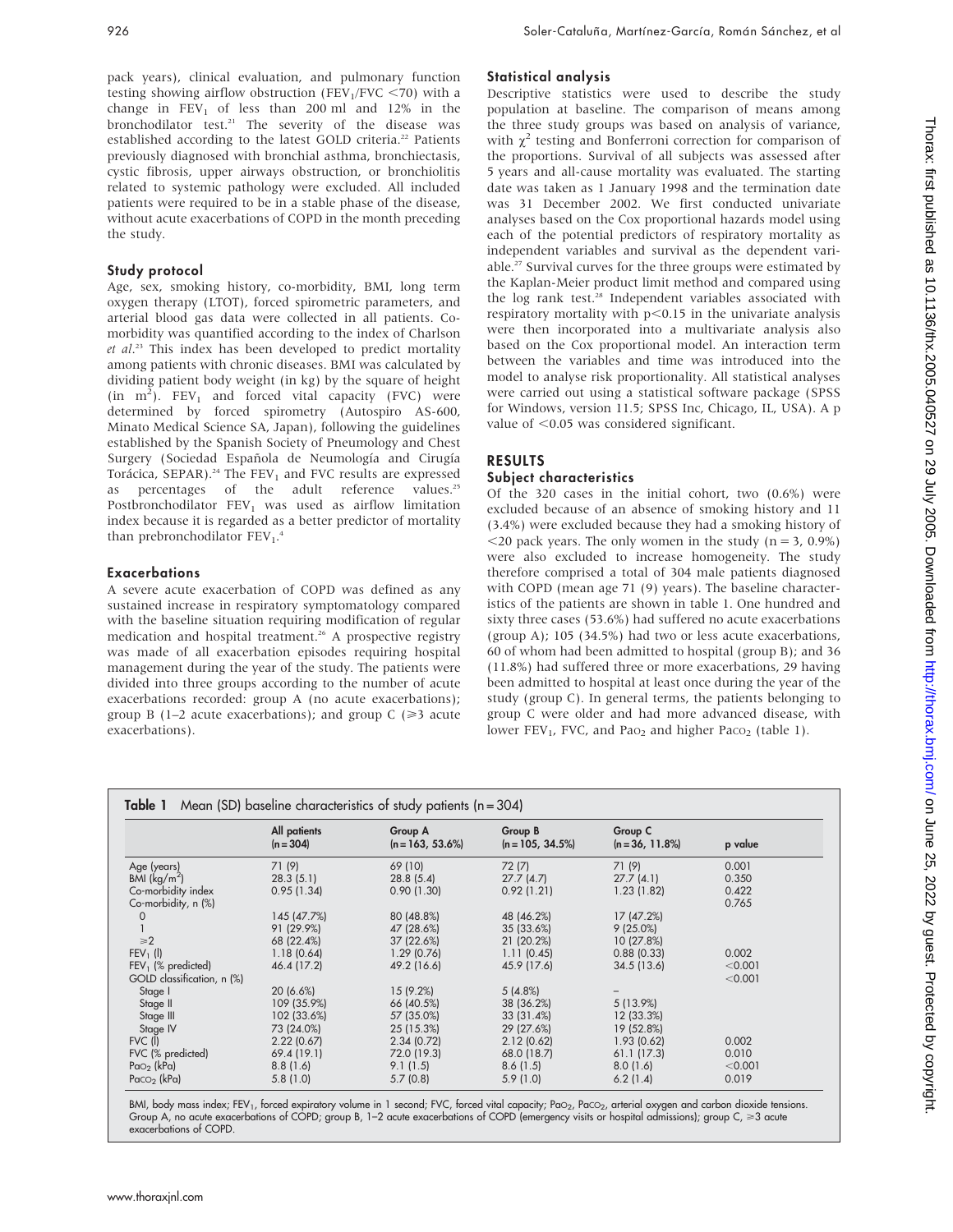|                                                   | <b>Hazard</b> ratio |                   |         |
|---------------------------------------------------|---------------------|-------------------|---------|
|                                                   | (crude)             | 95% CI            | p value |
| Age (years)                                       |                     |                   | < 0.001 |
| $<$ 65                                            |                     |                   |         |
| $65 - 74$                                         | 1.76                | 0.88 to 3.52      |         |
| $\geq 75$                                         | 5.26                | 2.70 to 10.24     |         |
| Current smoking                                   | 0.97                | $0.63$ to $1.48$  | 0.873   |
| Cumulative smoking (pack years)                   | 1.00                | $0.99$ to $1.01$  | 0.973   |
| Co-morbidity index                                | 1.43                | 1.28 to 1.60      | < 0.001 |
| Charlson index                                    |                     |                   | 0.002   |
| $\mathbf 0$                                       | 1.00                |                   |         |
|                                                   | 1.32                | 0.84 to 2.07      |         |
| $\geq 2$                                          | 2.20                | $1.41$ to $3.43$  |         |
| BMI ( $\text{kg/m}^2$ )                           | 0.94                | 0.89 to 0.99      | 0.034   |
| Postbronchodilator FEV <sub>1</sub> (% predicted) | 0.96                | 0.94 to 0.98      | < 0.001 |
| GOLD stage                                        |                     |                   | < 0.001 |
|                                                   | 1.00                |                   |         |
| Ш                                                 | 3.40                | $0.81$ to $14.21$ |         |
| III                                               | 5.34                | 1.29 to 22.07     |         |
| IV                                                | 8.34                | 2.01 to 34.55     |         |
| FVC (% predicted)                                 | 0.98                | 0.97 to 0.99      | 0.009   |
| Pao <sub>2</sub> /FiO <sub>2</sub>                | 0.99                | 0.98 to 0.99      | < 0.001 |
| Paco <sub>2</sub> (kPa)                           | 1.05                | 1.04 to 1.09      | < 0.001 |
| <b>LTOT</b>                                       | 3.42                | 2.36 to 4.95      | < 0.001 |
| Acute exacerbation groups                         |                     |                   | < 0.001 |
| Group A                                           | 1.00                |                   |         |
| Group B                                           | 2.20                | 1.45 to 3.33      |         |
| Group C                                           | 4.30                | 2.62 to 7.02      |         |

BMI, body mass index; FEV<sub>1</sub>, forced expiratory volume in 1 second; FVC, forced vital capacity; PaO<sub>2</sub>, PaCO<sub>2</sub>,<br>arterial oxygen and carbon dioxide tensions; LTOT, long term oxygen therapy. Group A, no acute exacerbations of COPD; group B, 1–2 acute exacerbations of COPD (emergency visits or

hospital admissions); group  $C_r \geq 3$  acute exacerbations of COPD.

#### Univariate survival analysis

A total of 116 deaths (38.2%) were recorded; 78 (25.7%) were due to respiratory causes and 38 (12.5%) died of different causes (12 (3.9%) from cardiovascular disease, seven (2.3%) from cerebrovascular disease, 11 (3.6%) neoplasms, and six (2.0%) from other diseases). In two cases (0.7%) the cause of death was unknown. Thirty two patients were lost in the course of the 5 year follow up period (follow up rate 89.5%). Table 2 shows the influence on the prognosis of the variables included in the univariate analysis.

Figure 1 shows the survival curves according to the frequency of acute exacerbations of COPD. Patients with frequent exacerbations (group C) had the highest mortality rate ( $p<0.001$ ) with a risk of death 4.30 times greater (95%)



Figure 1 Kaplan-Meier survival curves by frequency of exacerbations in patients with COPD: group A, patients with no acute exacerbations of COPD; group B, patients with 1–2 acute exacerbations of COPD requiring hospital management; group C, patients with  $\geq 3$  acute exacerbations of COPD.



Figure 2 Kaplan-Meier survival curves by severity of exacerbations in patients with COPD: (1) no acute exacerbations of COPD; (2) patients with acute exacerbations of COPD requiring emergency service visits without admission; (3) patients with acute exacerbations of COPD requiring one hospital admission; (4) patients with readmissions.

CI 2.62 to 7.02) than for patients requiring no hospital management (group A). Patients in group B also showed significant differences in survival compared with group A (hazard ratio (HR) 2.20, 95% CI 1.45 to 3.33).

Eighty nine patients (29.3%) were admitted to hospital at least once during 1998. Mortality in this group after 12, 24, 36, 48, and 60 months was 11.6%, 25.9%, 40.2%, 46.6% and 55.2%, respectively. Patients with only one hospital admission had poorer survival than those with no acute exacerbations of COPD (HR 2.94, 95% CI 1.82 to 4.72) or than patients with visits to the emergency service without admission. The lowest survival was observed in the group with readmissions (HR 4.31, 95% CI 2.70 to 6.88; fig 2).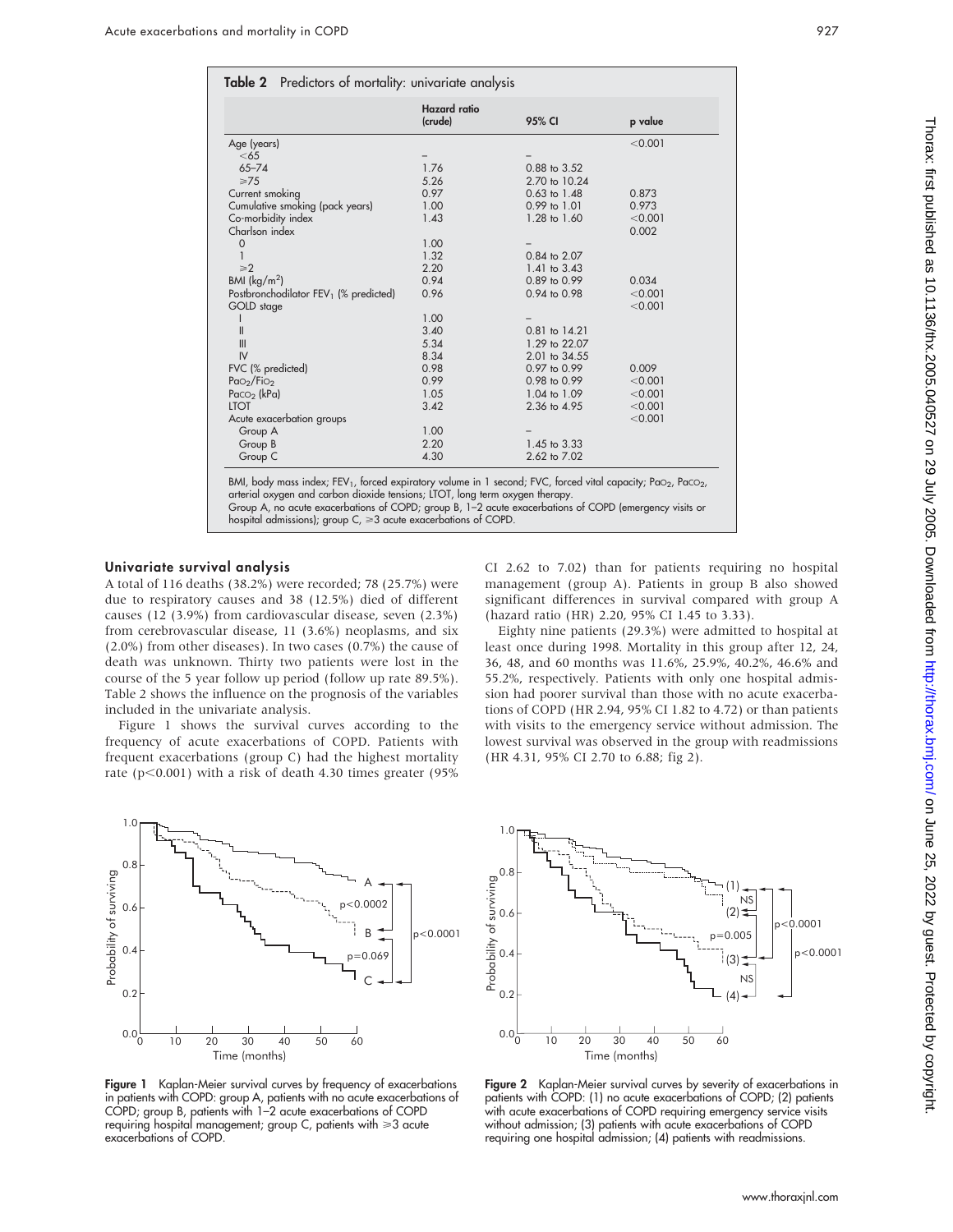## Interaction and confounding by variables

No significant interaction was observed among the different study variables and the prognostic effect of acute exacerbations of COPD. The confounding variables of this association were age,  $FEV<sub>1</sub>%$ ,  $PaO<sub>2</sub>/FiO<sub>2</sub>$ , and LTOT. After adjusting the model for each of these variables, the presence of acute exacerbations of COPD continued to appear as an independent prognostic variable in all cases (table 3).

## Multivariate analysis of survival

Age, co-morbidity index, BMI, FEV<sub>1</sub> (%), FVC (%), Pa $o_2$ /Fi $o_2$ , Paco<sub>2</sub>, LTOT, and the number of acute exacerbations of COPD during the year of the study were the variables included in the Cox multiple regression model. In this multivariate model, the frequency of acute exacerbations, age, and Charlson index were analysed as categorical variables. The risk proportionality test proved non-significant; hazards ratios were unchanged over time. Table 4 shows the regression model adjusted for all the significant prognostic variables. Severe acute exacerbations of COPD, particularly when multiple, were one of the most relevant independent adverse prognostic variables with an adjusted mortality risk four times greater than for patients without acute exacerbations. Older age and Paco<sub>2</sub> also had a deleterious effect on survival.

## **DISCUSSION**

To our knowledge, this is the first study to show that severe exacerbations requiring hospital management are independently associated with all-cause mortality in patients with COPD. Our results suggest that the mortality risk increases with the frequency of severe acute exacerbations. The maximum mortality risk occurred in those individuals

presenting with  $\geq 3$  exacerbations, particularly if they required hospitalisation. We consider that these observations are very important since the frequency of acute exacerbations of COPD is potentially modifiable.

Different studies have reported a high mortality rate after admission to hospital with acute exacerbations of COPD.<sup>17-20</sup> In the most important series published to date, Connors et  $al^{17}$ recorded an in-hospital mortality rate of 11% in patients with acute hypercapnic respiratory failure. During subsequent follow up the subjects who survived the hospital admission had mortality rates of 43% and 49% after 1 and 2 years, respectively. Other series with less severe exacerbations have also reported a considerable number of deaths after admission, although to a somewhat lesser degree. Almagro et al,<sup>18</sup> in a series of 135 patients, reported respiratory mortality figures of 22% and 35.6% after 1 and 2 years, respectively. Groenewegen et al<sup>19</sup> likewise found a 23% mortality rate after 1 year in a series of 171 patients. The number of deaths is even higher in patients with COPD requiring mechanical ventilation. Seneff et  $al^{29}$  reported an in-hospital mortality rate of 24%, with mortality rates after hospital discharge increasing to 59% after 1 year.

Based on these findings, it has been suggested that admission to hospital for acute exacerbations of COPD allows the identification of a subgroup of patients with a poorer prognosis.18 The most widely accepted hypothesis relates baseline severity of the disease to an increased likeliness of an exacerbation—a situation which, in turn, would explain the poorer survival recorded after hospitalisation. This hypothesis is reinforced by identification of the risk factors associated with mortality following admission, since the variables defining the baseline severity of COPD—such as advanced patient age,<sup>17 19 20</sup> hypoxaemia,<sup>17</sup> hypercapnia,<sup>19</sup>

|                                    | <b>Hazard</b> ratio<br>(adjusted) | 95% CI                  | p value |
|------------------------------------|-----------------------------------|-------------------------|---------|
| AECOPD adjusted by age             |                                   |                         |         |
| Age (years)                        |                                   |                         | < 0.001 |
| <65                                | Reference                         |                         |         |
| $65 - 74$                          | 1.62                              | $0.80 \text{ to } 3.25$ |         |
| $\geq 75$                          | 4.52                              | 2.31 to 8.83            |         |
| AECOPD groups                      |                                   |                         | < 0.001 |
| Group A                            | Reference                         |                         |         |
| Group B                            | 1.93                              | 1.27 to 2.93            |         |
| Group C                            | 3.64                              | 2.22 to 5.98            |         |
|                                    |                                   |                         |         |
| AECOPD adjusted by $FEV1%$         |                                   |                         |         |
| $FEV1%$ (predicted)                | 0.99                              | 0.97 to 0.99            | 0.028   |
| AECOPD groups                      |                                   |                         | < 0.001 |
| Group A                            | Reference                         |                         |         |
| Group B                            | 2.08                              | 1.33 to 3.25            |         |
| Group C                            | 3.45                              | 1.99 to 5.99            |         |
| AECOPD adjusted by PaO2/FiO2       |                                   |                         |         |
| PaO <sub>2</sub> /FiO <sub>2</sub> | 0.99                              | 0.990 to 0.997          | < 0.001 |
| AECOPD groups                      |                                   |                         | < 0.001 |
| Group A                            | Reference                         |                         |         |
| Group B                            | 2.12                              | 1.37 to 3.29            |         |
| Group C                            | 3.69                              | 2.18 to 6.25            |         |
| AECOPD adjusted by LTOT            |                                   |                         |         |
| <b>LTOT</b>                        | 2.72                              | 1.84 to 4.02            | < 0.001 |
| AECOPD groups                      |                                   |                         |         |
| Group A                            | Reference                         |                         | < 0.001 |
| Group B                            | 1.74                              | 1.14 to 2.67            |         |
| Group C                            | 2.92                              | 1.74 to 4.88            |         |

tension; Fi $\circ_2$ , fractional inspired oxygen; LTOT, long term oxygen therapy. Group A, no acute exacerbations of COPD; group B, 1–2 acute exacerbations of COPD (emergency visits or

hospital admissions); group  $C_r \geq 3$  acute exacerbations of COPD.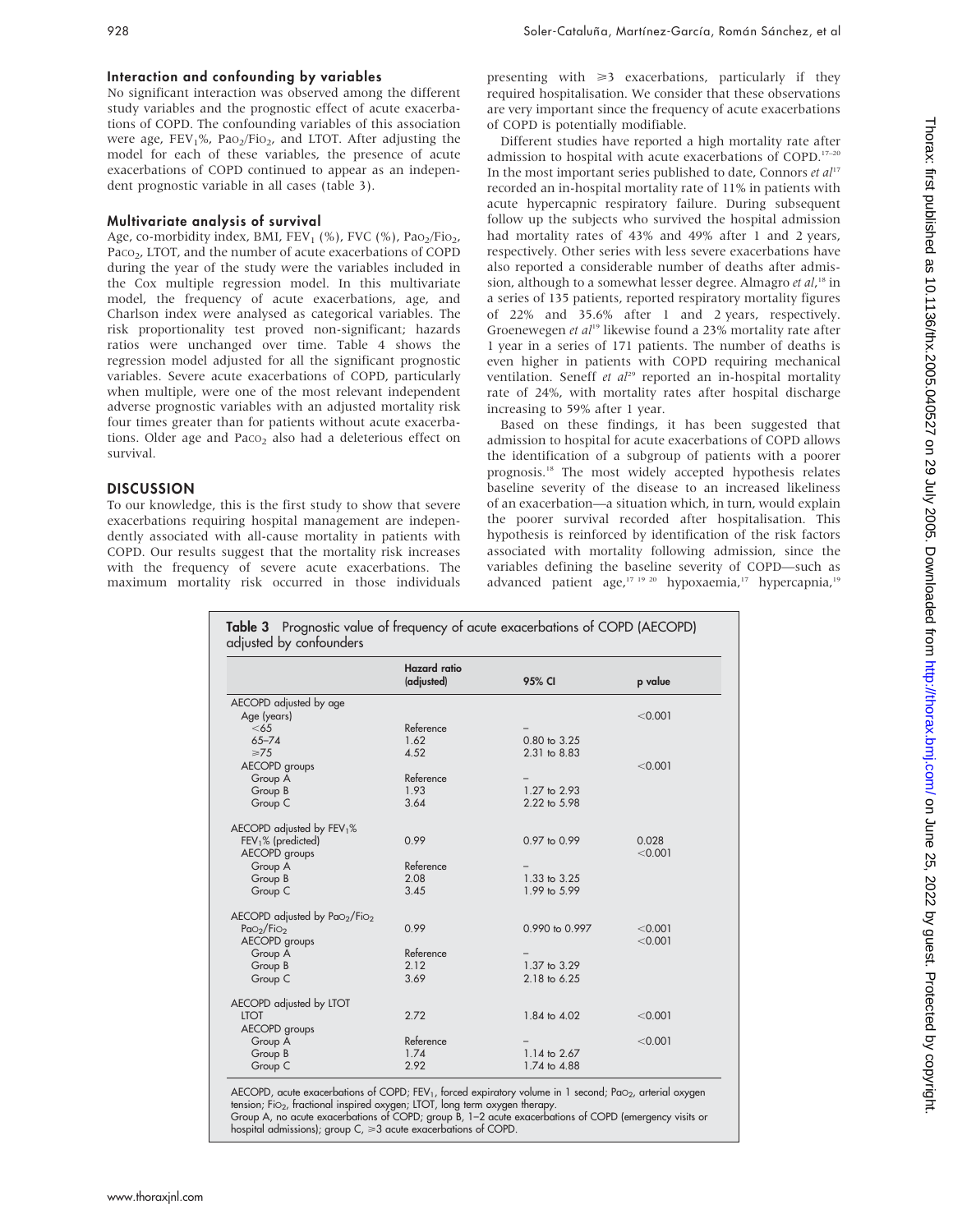|                                             | Hazard ratio<br>(adjusted) | 95% CI                  | p value |
|---------------------------------------------|----------------------------|-------------------------|---------|
|                                             |                            |                         |         |
| Age (years)                                 |                            |                         | 0.001   |
| $<$ 65                                      | Reference                  |                         |         |
| $65 - 74$                                   | 1.92                       | $0.64$ to $5.25$        |         |
| $\geq 75$                                   | 5.28                       | 1.75 to 15.93           |         |
| Charlson index                              |                            |                         | 0.101   |
| $\mathbf 0$                                 | Reference                  |                         |         |
|                                             | 1.17                       | 0.59 to 2.29            |         |
| $\geq 2$                                    | 2.23                       | 1.06 to 4.69            |         |
| BMI $(kq/m^2)$                              | 0.96                       | $0.89$ to $1.03$        | 0.245   |
| $FEV1$ (% predicted)                        | 0.97                       | 0.96 to 1.03            | 0.810   |
| FVC (% predicted)                           | 0.97                       | 0.97 to 1.02            | 0.695   |
| P <sub>aO<sub>2</sub>/FiO<sub>2</sub></sub> | 1.00                       | $0.99$ to $1.01$        | 0.374   |
| PaccO <sub>2</sub>                          | 1.07                       | $1.02 \text{ to } 1.12$ | 0.006   |
| <b>LTOT</b>                                 | 1.95                       | $0.93$ to $4.12$        | 0.078   |
| Exacerbation groups                         |                            |                         | 0.003   |
| Group A                                     | Reference                  |                         |         |
| Group B                                     | 2.00                       | 1.01 to 3.98            |         |
| Group C                                     | 4.13                       | 1.80 to 9.45            |         |

BMI, body mass index; FEV<sub>1</sub>, forced expiratory volume in 1 second; FVC, forced vital capacity; PaO<sub>2</sub>, PaCO<sub>2</sub>, arterial oxygen and carbon dioxide tensions; FiO2, fractional inspired oxygen; LTOT, long term oxygen therapy. Group A, no acute exacerbations of COPD; group B, 1–2 acute exacerbations of COPD (emergency visits or hospital admissions); group  $C \geqslant 3$  acute exacerbations of COPD.

BMI,<sup>17</sup> co-morbidity,<sup>18 20</sup> cor pulmonale,<sup>17 20</sup> or sustained oral corticosteroid treatment<sup>19</sup>-have been described as mortality predicting factors after admission.

We also observed a high mortality among patients requiring admission to hospital, with a crude mortality risk 2.94-fold greater than in subjects without acute exacerbations requiring hospital admission. However, unlike in the earlier series, our results indicate that acute exacerbations of COPD requiring hospital management per se increase the risk of death independently of other classical prognostic factors such as  $FEV<sub>1</sub>$ , age, BMI, co-morbidity or respiratory failure. Increased mortality is particularly observed in cases requiring admission to hospital and less so in patients requiring emergency visits without admission to hospital, which suggests that the severity of the exacerbation influences mortality. However, exacerbation recurrence also has an important effect on prognosis since the risk was particularly high for patients with three or more acute exacerbations and for those who had been readmitted. A recent prospective study following patients with severe COPD suggests that lung function deteriorates more rapidly in those with more frequent exacerbations.<sup>30</sup> This effect appears to be small, however, with a mean decline in  $FEV<sub>1</sub>$  of 8 ml/year in individuals experiencing exacerbations more often than the median compared with those who had exacerbations less often than the median. Although not specifically designed to evaluate exacerbations, the Lung Health Study noted a similar effect of exacerbations on the rate of decline of  $FEV<sub>1</sub>$  in smokers but no effect in ex-smokers.<sup>31</sup> Both studies suggest that exacerbations accelerate the loss of lung function, this being an indirect indicator of mortality. However, to our knowledge, this is the first study to identify an intrinsic deleterious effect of acute exacerbations on patient survival.

The reasons underlying this increase in risk following acute exacerbations of COPD are not clear. Our study was not specifically designed to examine this, but the results suggest that, as the severity of exacerbations increases (regardless of the baseline severity of the disease), the risk of death also increases. In fact, patients admitted to hospital had higher mortality rates than those seen in the emergency service who did not require admission to hospital (fig 2). Similar results have been reported by other authors. In the series published by Connors et  $al^{17}$  the most important predictor of 6 month survival was the overall severity of illness on day 3 of the hospital stay as measured by the acute physiology component of the APACHE score. Blood gas values on hospital admission—another measure of acute abnormality—have also been reported as an independent predictor of survival.<sup>17-20</sup> Other aspects intrinsically related to acute COPD exacerbations may also be implicated in the survival of these patients. Fuso et al,<sup>20</sup> in a retrospective series, showed that the variables reflecting heart dysfunction during exacerbations—such as atrial fibrillation or ventricular arrhythmias—are important determinants of mortality risk. Connors et  $al^{17}$  likewise observed that patients presenting with congestive heart failure as the cause of the acute COPD exacerbation suffered increased mortality. In contrast, an infectious aetiology of the acute exacerbation does not seem to be a determinant of increased mortality.<sup>17 18</sup>

One of the most attractive aetiological hypotheses relates inflammation (pulmonary or systemic) triggered during an acute exacerbation to patient survival. Donaldson et  $a^{32}$  have recently shown that the severity of exacerbations increases over time, as does sputum purulence, which suggests more inflammation in patients with more severe exacerbations. In our study we only analysed acute exacerbations which were sufficiently serious to require hospital treatment. Therefore, in accordance with the results of Donaldson el al,<sup>32</sup> it is possible that our study patients may have had greater inflammation. A group of British investigators has also shown a relationship between airway inflammation and the frequency of exacerbations in patients with COPD.<sup>33 34</sup> According to these authors, patients with frequent exacerbations have an increased bacterial load in their airways in the stable state. This lower airway bacterial load is associated with increased airway inflammation and an accelerated decrease in  $FEV<sub>1</sub>$ , an indirect but potent mortality indicator.

Poorer survival among patients with frequent acute COPD exacerbations is currently the subject of debate. In a Dutch series<sup>19</sup> the authors recorded no differences in survival rates between those who had been readmitted and those who had not been readmitted to hospital. In contrast, Connors et al,<sup>17</sup> in a univariate analysis, observed an increase in mortality associated with readmission. Mortality after 6 months among patients readmitted one, two or more times was 27%, 31% and 36%, respectively, while those requiring no readmission had a mortality rate of  $21\%$  (p = 0.004). More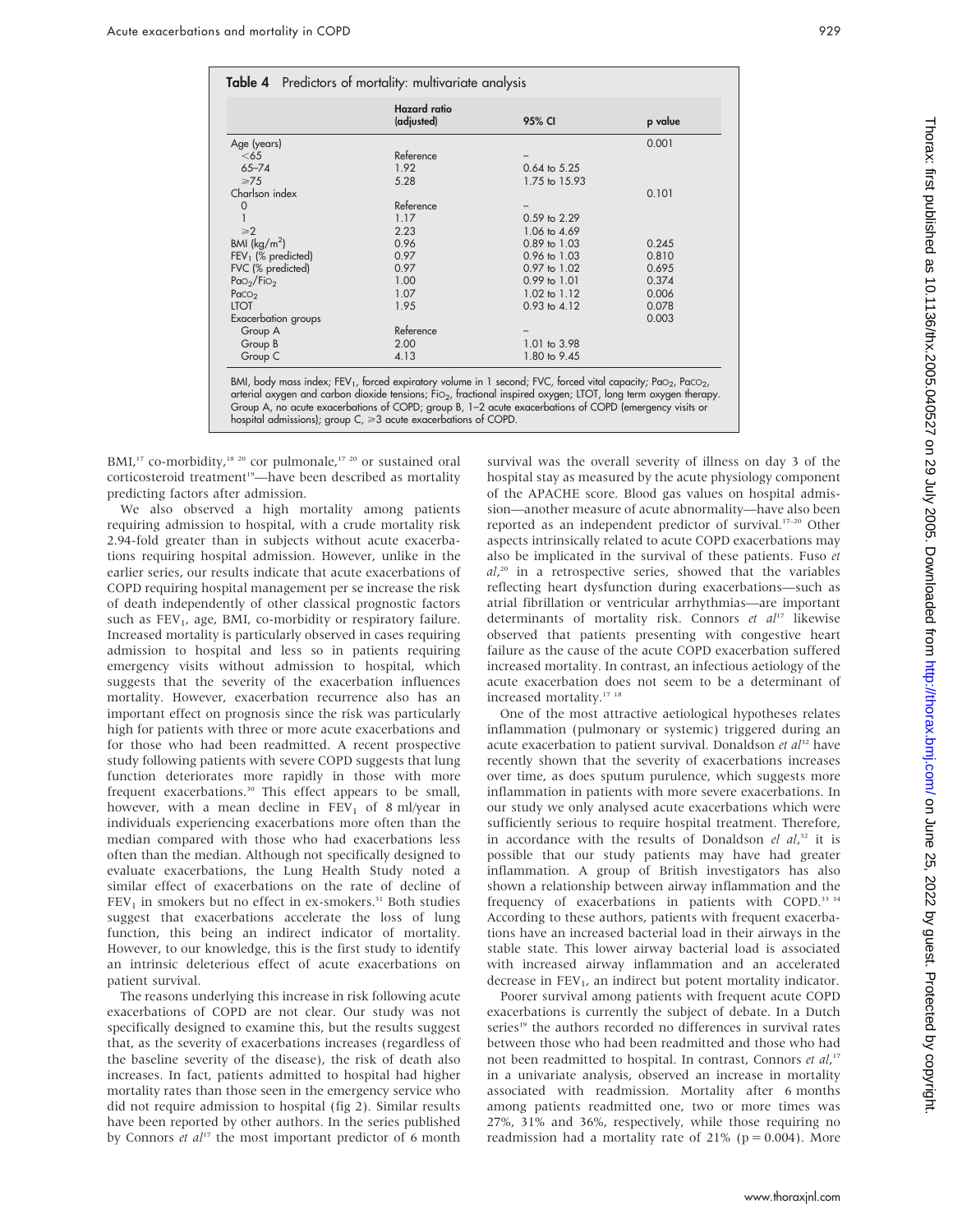recently, a Spanish multivariate study<sup>18</sup> reported a 1.85-fold greater mortality rate among readmitted subjects after adjusting for other predictive variables. We also found that patients with multiple acute exacerbations admitted to hospital or seen in the emergency service had a markedly greater mortality risk and, after adjusting for different prognostic factors, mortality in these patients was 4.1-fold greater than in those with no acute COPD exacerbations. These results could support the inflammatory hypothesis whereby, as the frequency of severe acute exacerbations increases, inflammation and mortality also increase. However, we did not assess pulmonary or systemic inflammation so further studies in this direction are needed.

To date, the only treatments that have been shown to improve survival in COPD patients have been smoking cessation<sup>35</sup> and oxygen therapy in subjects with respiratory failure.<sup>5</sup> If our results are confirmed, treatments capable of reducing the frequency of acute exacerbations of COPD could potentially reduce mortality inherent to exacerbations. Some drugs such as inhaled steroids,<sup>36</sup> inhaled long acting  $\beta_2$ agonists,<sup>37</sup> and tiotropium bromide<sup>38</sup> have resulted in a significant reduction in the number of exacerbations. This reduction is associated with a marked improvement in HRQoL,<sup>36-38</sup> and confirmation of our results might suggest that this treatment could also contribute to a reduction in mortality. In a recent pharmacoepidemiological study Soriano et al<sup>39</sup> found that patients treated with a combination of fluticasone and salmeterol had better survival than those receiving monotherapy. An important multicentre study is currently underway to assess the impact of this combined treatment on patient survival.<sup>40</sup> If our results are confirmed, other management strategies such as measures to combat the high therapeutic failure rate or early treatment could also afford benefit in terms of survival.

Our study has some limitations. Firstly, the prognostic influence of acute exacerbations of COPD requiring hospital management was analysed and it is not clear whether other less severe exacerbation episodes could also exert a prognostic influence. Secondly, although we have attempted to incorporate the prognostic variables most commonly cited in the literature, some parameters that have not been examined (such as the degree of dyspnoea, HRQoL, exercise tolerance, or pulmonary artery pressure) could also interact with exacerbations and their prognostic repercussions. Nevertheless, in an earlier study $41$  in which we considered some of these variables, hospital admission as an expression of severe acute exacerbations was likewise shown to be an independent predictive variable. Another limitation of our study is the cross sectional data collection. Although most studies adopt this same design, longitudinal data (changes in treatment, impairment of lung function, loss of muscle mass, etc), which could equally condition mortality and interact with future exacerbations, were not available. Lastly, we lack detailed data on the acute exacerbations such as clinical aetiology and treatment, so no in-depth evaluation can be made of the causes underlying their future course. The aim of our study was to draw attention to the prognostic role of acute exacerbations of COPD per se, rather than to define the aetiopathogenic mechanisms associated with the increased mortality rate of such exacerbations. Further studies are needed which are designed specifically to address this matter.

In conclusion, our results suggest for the first time that severe acute exacerbations of COPD have an independent negative prognostic impact, with mortality increasing with the frequency of severe exacerbations, particularly if these require admission to hospital. If these results are confirmed, a reduction in the number and severity of exacerbations could be regarded as priority objectives in the management of COPD.

#### Authors' affiliations .....................

J J Soler-Cataluña, M Á Martínez-García, Hospital General de Requena, Unidad de Neumología, Servicio de Medicina Interna, Requena (Valencia), Spain

P Román Sánchez, E Salcedo, M Navarro, Hospital General de Requena, Servicio de Medicina Interna, Requena (Valencia), Spain R Ochando, Hospital General de Requena, Servicio de Urgencias, Requena (Valencia), Spain

Competing interests : none declared

#### **REFERENCES**

- 1 World Health Organization. World Health Report. Geneva: World Health Organization, 2000.
- 2 Murray CJL, Lopez AD. Mortality by cause for eight regions of the world: Global Burden of Disease Study. Lancet 1997;349:1269–76.
- 3 Burrows B, Earle RH. Prediction of survival in patients with chronic airway
- obstruction. Am Rev Respir Dis 1969;99:865–71. 4 Anthonisen NR, Wright EC, Hodgkin JE. Prognosis in chronic obstructive pulmonary disease. Am Rev Respir Dis 1986;133:14–20.
- 5 Nocturnal Oxygen Therapy Trial Group. Continuous or nocturnal oxygen therapy in hypoxemic chronic obstructive pulmonary disease: a clinical trial. Ann Intern Med 1980;93:391–8.
- 6 Incalzi RA, Fuso L, De Rosa M, et al. Co-morbidity contributes to predict mortality of patients with chronic obstructive pulmonary disease. *Eur Respir J*<br>1997;**10**:2794–800.
- 7 Oswald-Mammosser M, Weitzenblum E, Quoix E, et al. Prognostic factors in COPD patients receiving long-term oxygen therapy. Importance of pulmonary<br>artery pressure. *Chest* 1995;**107**:1193–8.
- 8 Landbo C, Prescott E, Lange P, et al. Prognostic value of nutritional sattus in chronic obstructive pulmonary disease. Am J Respir Crit Care Med 1999;160:1856–61.
- 9 Nishimura K, Izumi T, Tsukino M, et al. Dyspnea is a better predictor of 5-year survival than airway obstruction in patients with COPD. Chest 2002;121:1434–40.
- 10 Domingo-Salvany A, Lamarca R, Ferrer M, et al. Health-related quality of life and mortality in male patients with chronic obstructive pulmonary disease. Am J Respir Crit Care Med 2002;166:680–5.
- 11 Oga T, Nishimura K, Tsukino M, et al. Analysis of the factors related to mortality in chronic obstructive pulmonary disease. Role of exercise capacity and health status. Am J Respir Crit Care Med 2003;167:544–9.
- 12 Celli BR, Cote CG, Marín JM, et al. The body-mass index, airflow obstruction, dyspnea, and exercise capacity index in chronic obstructive pulmonary disease. N Engl J Med 2004;350:1005–12.
- 13 Miratvilles M, Mayordomo C, Artés M, et al. Treatment of chronic obstructive pulmonary disease and its exacerbations in general practice. *Respir Med*<br>1999;**93**:173–9.
- 14 Seemungal TAR, Donaldson GC, Paul EA, et al. Effect of exacerbation on quality of life in patients with chronic obstructive pulmonary disease. Am J Respir Crit Care Med 1998;157:1418–22.
- Soler JJ, Sánchez L, Latorre M, et al. Impacto asistencial hospitalario de la EPOC. Peso específico del paciente con EPOC de alto consumo sanitario. Arch Bronconeumol 2001;37:375–81.
- 16 Hilleman DE, Dewan N, Malesker M, et al. Pharmacoeconomic evaluation of COPD. Chest 2000;118:1278–85.
- Connors AF, Dawson NV, Thomas C, et al. Outcomes following acute exacerbation of severe chronic obstructive lung disease. Am J Respir Crit Care Med 1996;154:959-67.
- 18 Almagro P, Calbo E, Ochoa de Echagüen A, et al. Mortality after hospitalization for COPD. Chest 2002;121:1441-8.
- 19 Groenewegen KH, Schols AMWJ, Wouters E. Mortality and mortality-related factors after hospitalization for acute exacerbation of COPD. Chest 2003;124:459–67.
- 20 Fuso L, Incalzi RA, Pistelli R, et al. Predicting mortality of patients hospitalized for acutely exacerbated chronic obstructive pulmonary disease. Am J Med 1995;98:272–7.
- 21 Global Initiative for Chronic Obstructive Lung Disease. Global strategy for the diagnosis, management and prevention of chronic obstructive pulmonary disease, NIH Publication No 2701. NHLBI/WHO Workshop Report.
- Bethesda, MD: National Heart, Lung and Blood Institute, 2001:1–100.<br>22 **Fabbri LM**, Hurd SS, for the GOLD Scientific Committee. Global strategy for the diagnosis, management and prevention of COPD: 2003 update. Eur Respir J 2003;22:1–2.
- 23 Charlson ME, Pompei P, Ales KL, et al. A new method of classifying prognostic comorbidity in longitudinal studies: development and validation. J Chronic Dis 1987;40:373–83.
- 24 Sanchis J, Casan P, Castillo J, et al. Normativa para la práctica de la espirometría forzada. *Arch Bronconeumol* 1989;**25**:132–42.<br>25 **Roca J**, Sanchis J, Agustí-Vidal A, *et al.* Spirometric reference values for a
- Mediterranean population. Bull Eur Physiopathol Respir 1986;**22**:217–24.<br>26 **Rodríguez-Roisin R**. Toward a consensus definition for COPD exacerbation.
- Chest 2000;117:398–401s.
- 27 Cox DR. Regression models and life tables. J R Stat Soc 1972;B34:187-220.<br>28 Kaplan EL, Meier P. Nonparametric estimation from incomplete observation. Kaplan EL, Meier P. Nonparametric estimation from incomplete observation.
- J Am Stat Assoc 1969;53:457–81.
- 29 Seneff MG, Wagner DP, Wagner RP, et al. Hospital and 1-year survival of patients admitted to intensive care units with acute exacerbation of chronic obstructive pulmonary disease. JAMA 1995;274:1852–7.